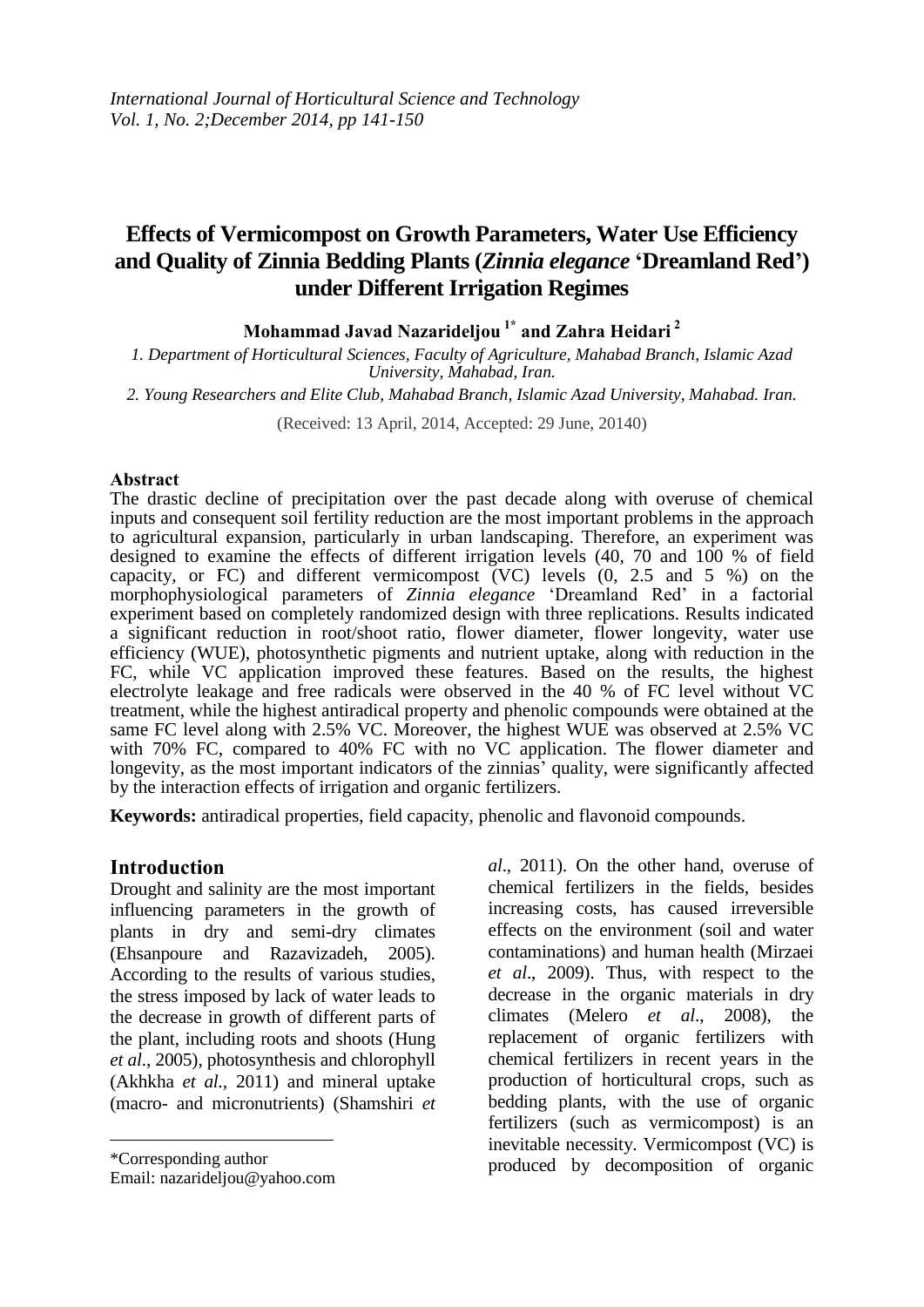matter during a non-thermal process, through interaction between earthworms and microorganisms (Chen *et al*., 2004). Vermicompost, due to its possession of humic substances (Chen *et al*., 2004), absorbable minerals, vitamins, hormones and different enzymes (Prabha *et al*., 2007), leads to improvement of physical (porosity and water and nutrient-holding capacity) (Jashankar and Wahab, 2004) and of the chemical properties of cultivation substrate (cation exchangeable capacity and minerals) (Atiyeh *et al*., 2001a). The advantages of VC application in comparison to other organic fertilizers include the nutrients' availability (Mamo *et al*., 1998), performance of the enzymes (protease, amylase, cellulase and pectinase), microorganisms and different hormones, and the consequent decomposition of organic materials and increase in the availability of nutrients the plants need (Jat and Ahlawat, 2004 and 2006). The studies conducted on *Dieffenbachia* showed increases in the absorption of nitrogen, phosphorus, potassium, calcium and magnesium of the leaf under the effect of VC (Khomami, 2010).

Given the small number of studies undertaken on the effect of vermicompost on growth of some horticultural crops, very little information is available on the effect of this fertilizer on the growth and cultivation of flowers, especially bedding plants, with regard to the fact that there is a strong relationship between irrigation and fertilization and the quality of these flowers. Thus, the main aim of this study was to investigate the effect of VC on the improvement of nutrient absorption without using chemical fertilizers on some morphological parameters of *Zinnia elegance*, particularly the quality of the produced flowers and the efficiency of water consumption under conditions of water scarcity.

# **Materials and Methods**

This pot and open field experiment was

conducted during the spring and summer of 2012 with an average daily temperature of 29ºC and 45% relative humidity, on the *Zinnia elegance* 'Dreamland Red' in a factorial experiment (3×3) based on a completely randomized design with three replications, in order to evaluate its response to vermicompost (VC) (0, 2.5 and 5%, W/W) under different soil moisture levels [40, 70 and 100% of field capacity (FC)]. The soil (sandy loam texture with 0.5% organic matter) after inoculation by different VC levels was transferred to the 3-L volume pots, and transplanting was done at the four leaves phase.

Irrigation regimes were applied based on the field capacity (FC) method (soil moisture content); briefly, 48 h (depending on soil texture) after full irrigation to the saturation point of each treatment, and after drainage of gravity water, each pot was weighed and considered as FC 100 %. Also, other FC levels were calculated accordingly (Henry, 1990). All FC levels (every day during the experiment) were separately and thoroughly checked, weighed and irrigated to the end of the flowering period.

Growth parameters such as shoot dry weight, root/shoot ratio, flower diameter, flower longevity (from anthesis to flower wilting) and water use efficiency (WUE) (Karkanis *et al*., 2011) were measured during the experiment.

The total chlorophyll content of young mature leaves at the flowering stage was determined after extraction in 80% acetone (Gross, 1991). Absorption was measured using a spectrophotometer (Perkin Elmer, UV/VIS, Lambda 25), at 645 and 663 nm and thus total chlorophyll was determined.

Cell membrane stability was measured using an electrical conductivity meter based on the method of Lutts *et al*. (1996). Leaf samples were placed in individual stoppered vials containing 25 ml of deionized water. These samples were incubated at room temperature (25°C) on a shaker (150 rpm 30 min<sup>-1</sup>). The electrical conductivity of the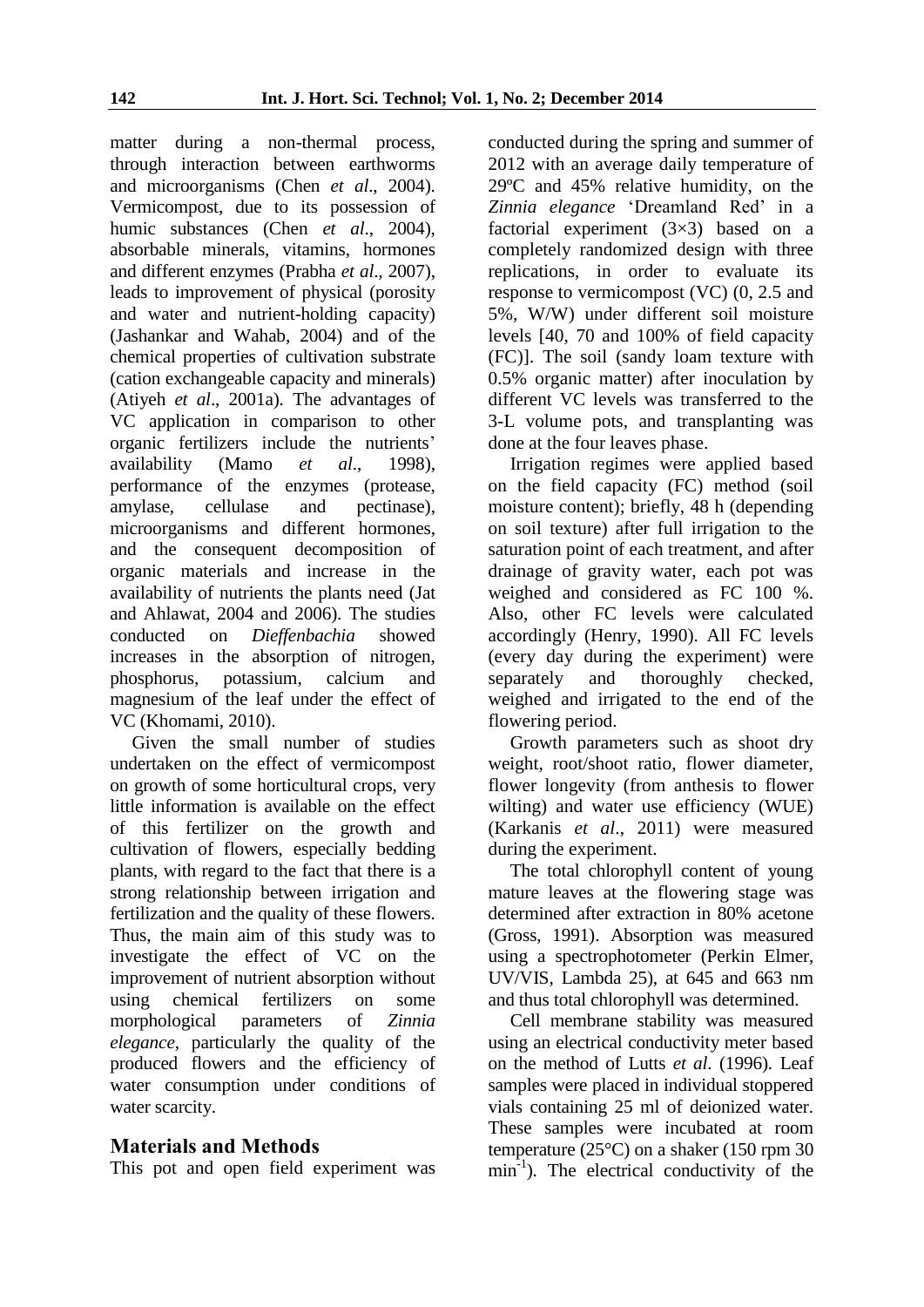solution (EC1) was read after shaking. Samples were then placed in a thermostatic water bath at  $95^{\circ}$ C for 15 min<sup>-1</sup>, and the second reading  $(EC_2)$  was determined. Membrane permeability was calculated as EC1/EC2 and expressed as a percentage.

Total phenol was measured according to Folin–Ciocalteu reagent (Pourmorad *et al*., 2006). Sample extracts  $(1 \text{ g DW } 10 \text{ ml}^{-1})$ ethanol) of each treatment or gallic acid (standard phenolic compound) was mixed with Folin–Ciocalteu reagent (5 ml, 1:10 diluted with distilled water) and aqueous  $Na_2CO_3$  (4 ml, 1 M). The mixture was allowed to stand for 15 min and the total phenols were determined by colorimetric at 765 nm. Total phenol values are expressed in terms of gallic acid equivalent (mg  $g^{-1}$  of dry mass), which is a common reference compound.

The stable 1,1-diphenyl-2-picrylhydrazyl radical (DPPH) was used for determination of free radical-scavenging activity (Koleva *et al*., 2002). After addition of the treatment's extract to methanolic solution of DPPH (100 M, 15 min at room temperature), the absorbance was recorded at 517 nm. BHT and quercetin were used as standard controls. IC 50 values denote the concentration of the sample that is required to scavenge 50 % of DPPH free radicals.

Phosphate buffer (pH=7) and potassium iodide (KI/1M) were used for determination of hydrogen peroxide (Velikova *et al*., 2000). Absorbance of each sample was recorded at 390 nm, and  $H_2O_2$  was calculated by extinction coefficient (0.28  $\mu$ M<sup>-1</sup>cm<sup>-1</sup>) and expressed in terms of  $\mu$ M g<sup>-1</sup> fresh weight. Also, aluminium chloride colorimetric method was used for determination of the leaf and petal flavonoids (Chang *et al*., 2002), phosphorus was determined based on the Vanadatemolybdate reagent (Emami, 1996), and calcium and magnesium uptake were measured based on the titration by EDTA (0.01 M) (Ghazan-Shahi, 1997). The SAS software (version 9.1) was used to analyse the data and the mean comparisons were done with Duncan's multiple range test with probability levels of 1 and 5 %.

# **Results and Discussion**

### **Shoot dry weight**

The results showed a significant effect of VC, FC and their interaction on shoot dry weight (*P*<0.05). With the raised stress level, the dry weight of shoot showed a decreasing trend; however, with inoculation of substrate with VC, the shoot dry weight increased (Table 1). However, with high levels of drought stress, the addition of VC did not prevent the reduction of biomass. This may be due to competition between soil and VC particles for water in severe stress conditions (FC 40%), which led to lower water availability for the zinnia, and consequently lower biomass production. Achieving the minimum biomass produced in the lowest irrigation regime (40% FC) may be due to the decrease in the water consumed by the plant, thus leading to the downward trend in the absorption of nutrient elements such as phosphorus, and also to the increase in the amount of free radicals and decrease in the dry matter. This is in agreement with the results of the studies conducted by Bachman and Davis (2000) on magnolia, which examined the improvement of the dry weight of plants treated by VC.

**Table 1. Effects of irrigation regime (FC) and vermicompost (VC) on shoot and root to shoot ratio of Zinnia 'Dreamland Red'.**

| FC  | VC       | Shoot dry weight   | Root to                |
|-----|----------|--------------------|------------------------|
| (%) | (%)      | (g DW/plant)       | shoot ratio            |
|     | $\Omega$ | $1.77^{b\dagger}$  | $0.12^{b\overline{c}}$ |
| 100 | 2.5      | $2.15^{ab}$        | 0.1 <sup>bc</sup>      |
|     | 5        | 2.02 <sup>ab</sup> | 0.09 <sup>c</sup>      |
|     | 0        | 2.27 <sup>ab</sup> | $0.13^{bc}$            |
| 70  | 2.5      | $2.44^{\rm a}$     | $0.2^{\text{a}}$       |
|     | 5        | $2.37^{a}$         | $0.14^{b}$             |
|     | 0        | $1^{\circ}$        | $0.1^\circ$            |
| 40  | 2.5      | $1.1^\circ$        | $0.12^{bc}$            |
|     | 5        | $0.94^{\circ}$     | 0.09 <sup>c</sup>      |

† Means are marked with the same letters; do not have a significant difference according to Duncan's multiple range test in probability level of 5%.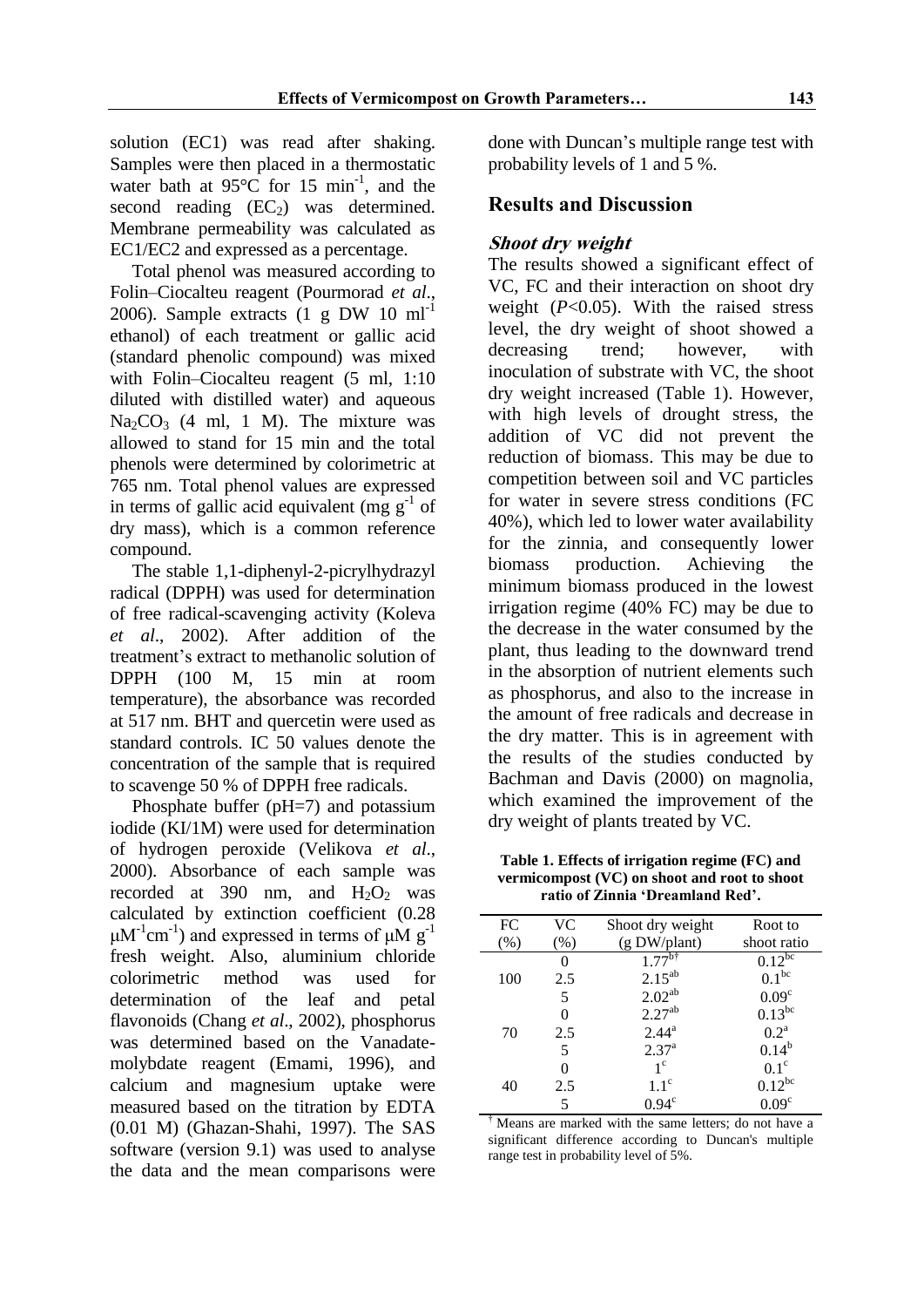# **Root/shoot ratio**

FC, VC and their interaction showed significant effects on the root/shoot ratio in zinnia (*P*<0.05). The highest root/shoot ratio was observed with the 70% irrigation regime (FC) and 2.5% treatment of VC (Table 1). In FC 100%, with an increase of VC up to 5%, the growth of shoots compared to roots increased by comparison to the control. However, in treatments of 40% and 70% field capacities, adding 2.5% vermicompost led to an increase, and treatment of 5% VC caused a decrease in root/shoot ratio; this in agreement with the studies of Abdalla and Khoshiban (2007), indicating a decrease in the dry weight of shoots due to an increase in drought stress. In the water deficit conditions, the aerial plant parts are influenced more than the roots. In other words, the growth of aerial parts stops sooner than the roots, which in turn causes an increase in the root/shoot ratio (Chiatante *et al*., 2006). Soils containing VC cause an increase in the growth of the plant, due to the existence of minerals (Mamo *et al*., 1998). In addition to the improvement of soil field capacity, one of the reasons for the improvement of root/shoot ratio under the influence of VC in this experiment is probably the provision of more and better mineral nutrients.

# **Flower diameter and flower longevity**

In comparison to VC treatment, FC treatments showed a greater impact on zinnia flower diameter (Fig. 1A). Accordingly, in the 70% and 100% levels of FC and 2.5% VC, despite the increase in flower diameter in comparison to control (without VC), no significant difference was observed between VC treatments; nevertheless, with an increase of stress level up to 40% FC, the flower diameter significantly decreased, and adding VC at 5% level prevented flowering in the

described treatment. This is probably due to the very deficit irrigation condition and burns caused by the excessive amount of fertilizers (VC).

The trend of response in zinnia's flower longevity to the irrigation regime and VC was different. Accordingly, flower durability of the plant at 100% FC treatment with 2.5% VC added was significantly increased compared with the control (without VC) (Fig. 1B). This trend was observed at 70% FC with no significant difference between treatments, while in the high drought stress treatment (40% FC), adding VC resulted in a significant decrease in the zinnia's flower longevity. A decrease in flower longevity under high drought stress, coupled with added VC, can be due to severe water deficit and also the competition between VC fertilizer, soil colloids and the roots to absorb water and, thus, the decrease in water availability and insufficient water absorption by the root. With respect to the role of phosphorus as one of the most important and effective elements in flowering (Taiz and Zeiger, 2003), and also the effect of calcium in cell stability (Barker and Pilbeam, 2007) and delay in flower senescence (Ferguson, 1988), the results of this experiment indicated an improvement in absorption of phosphorus and calcium elements with high FC levels and VC compared to the control (Table 3). Thus, improvement of the uptake of the abovementioned minerals is considered an effective factor in the improvement of diameter and zinnia flower longevity. Atiyeh *et al*. (2001b and 2002) stated that the activities of the microorganisms present in the VC lead to improvement in absorption of minerals, and consequently to an increase in the flower diameter and length of flowering period in marigold flowers; the results of this experiment suggest a similar pattern.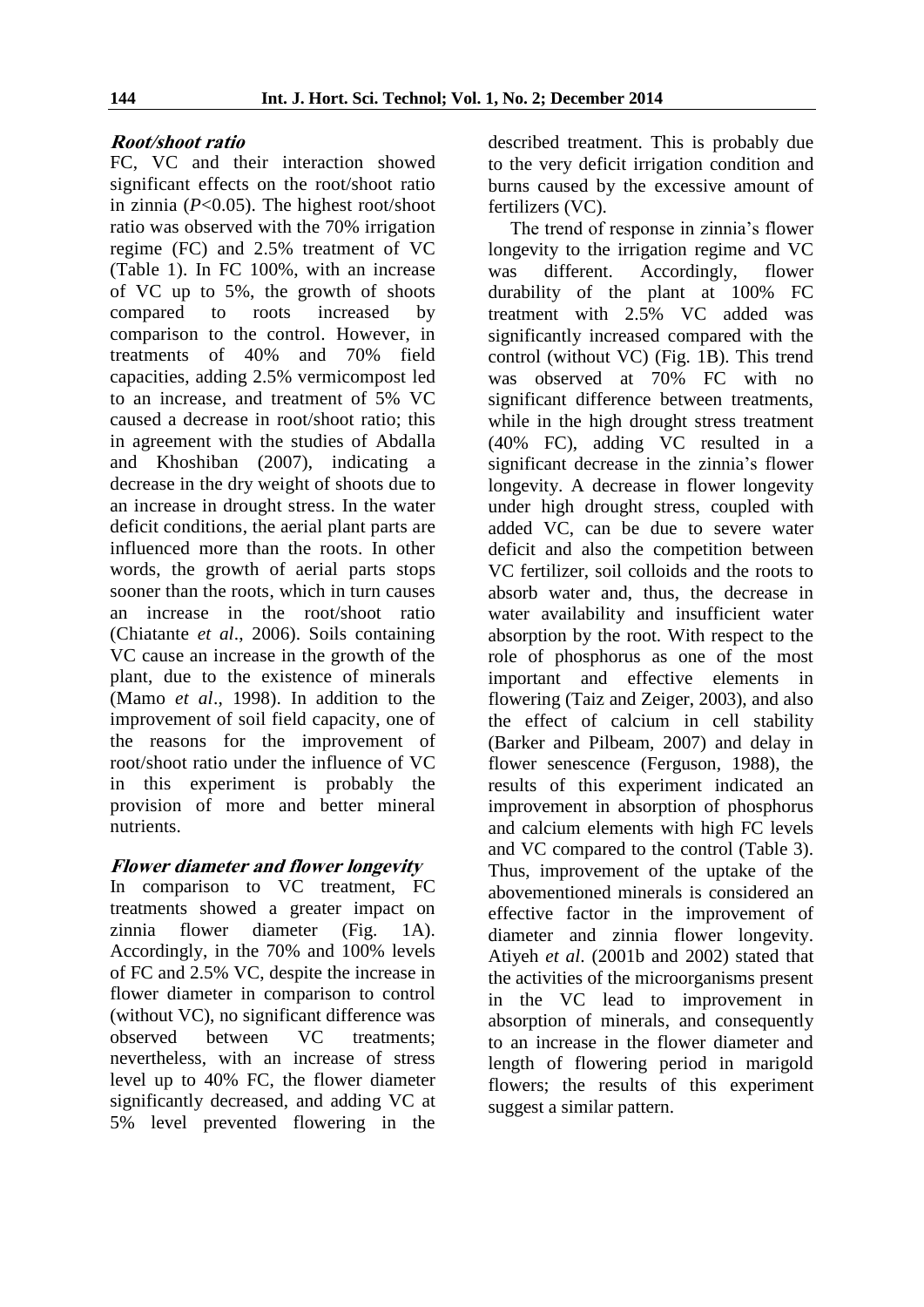**Effects of Vermicompost on Growth Parameters… 145**



**Fig. 1. Effects of vermicompost on flower diameter (A) and flower longevity of 'Dreamland Red' (B) zinnia under different FC levels.**

# **Water use efficiency (WUE)**

The results obtained indicated a significant interaction effect of irrigation regime and VC on WUE (*P*<0.05) (Fig. 2). Thus, the highest WUE was observed in the 2.5% VC and 70% irrigation regime. Maximum WUE in 2.5% VC and 70% FC treatments can be attributed to the maximum biomass produced in this treatment (Table 1) considering the balanced water consumption in comparison to other treatments. In fact, considering the dry material produced in exchange for the water consumed, or the WUE index, it can be concluded that in this experiment, adding VC to the substrate leads to an increase in water maintenance and thus to an increase in expansion of the plant root, leading to an increase in water and nutrients uptake and finally to improvement in dry material production, especially in balanced irrigation conditions. Improvement in WUE depends on the increase in performance or decrease in evaporation and transpiration (Sohani, 2000). Gindaba *et al*. (2005) reported a decrease in WUE due to an increase in drought stress in greenhouse conditions for plants such as *Cordia millettia* and *Croton macrostachyus.*

### **Total chlorophyll content**

The total chlorophyll content demonstrated a downward trend in response to a decrease in FC; however, VC treatment led to a decrease in this downward trend (Table 2). The delay in the destruction of photosynthetic pigments under the effects of VC can be attributed to improved water efficiency. Considering the results of this study, increase in drought stress decreases WUE and leaf relative water content, and may bring about destruction of chloroplast and chlorophyll loss. The investigation of magnesium  $(Mg^{++})$  uptake in substrates treated with VC under drought stress conditions and 100% FC shows an increase in  $Mg^{++}$  uptake as a positive element in stabilizing chlorophyll (Taiz and Zeiger, 2003) compared to control (without VC); this is another explanation of vermicompost's moderating role in the above mentioned conditions. The application of vermicompost fertilizer led to an increase in the amount of chlorophyll in pistachio seedlings, which is in line with the results of this research (Golchin *et al*., 2006).



**Fig. 2. Effect of vermicompost on water use efficiency (WUE) of 'Dreamland Red' zinnia under different FC levels.**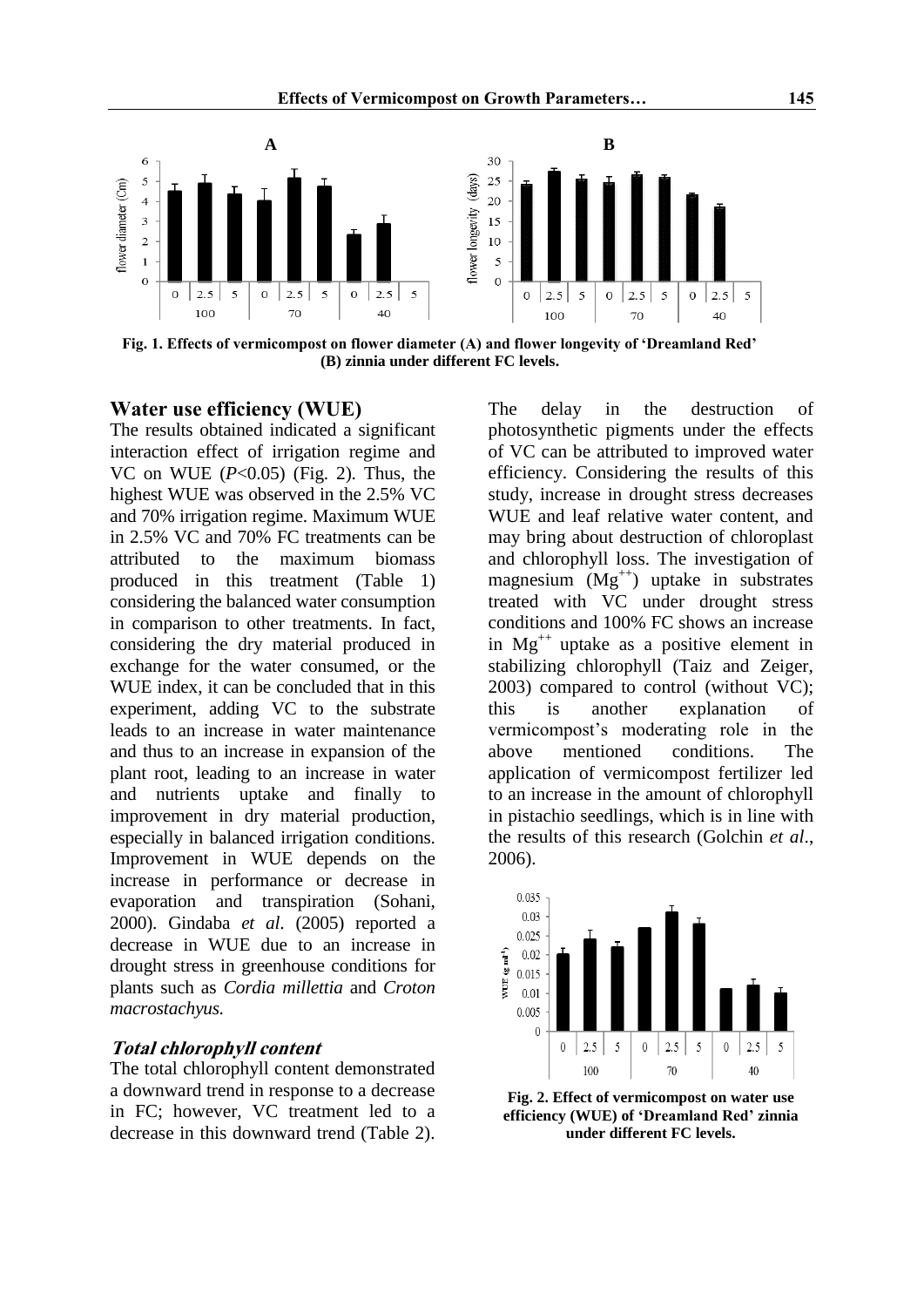| FC<br>$(\%)$ | <b>VC</b><br>$(\%)$ | Total chlorophyll<br>$(g L^{-1})$ | Ion leakage $(\%)$ | Free radical<br>$(\mu M g^{-1} FW)$ | Antiradical properties<br>(% ) |
|--------------|---------------------|-----------------------------------|--------------------|-------------------------------------|--------------------------------|
| 100          | $\theta$            | $0.00126$ <sup>at</sup>           | $39.2^d$           | $11.9^{\text{t}}$                   | 80.4 <sup>d</sup>              |
|              | 2.5                 | $0.00129$ <sup>a</sup>            | $27.9^{f}$         | 10.6 <sup>f</sup>                   | $86.2^{\circ}$                 |
|              | 5                   | $0.00127$ <sup>a</sup>            | $28.1^{\rm f}$     | 11 <sup>f</sup>                     | 86 <sup>c</sup>                |
| 70           | $\theta$            | $0.00073^{\rm bcd}$               | $43.4^\circ$       | $16.5^d$                            | $89^{bc}$                      |
|              | 2.5                 | $0.0011^{ab}$                     | $32.1^\circ$       | $14.2^e$                            | $92.1^{ab}$                    |
|              | 5                   | $0.00097$ <sup>abc</sup>          | $32.4^e$           | 14.3 <sup>e</sup>                   | $91.7^{ab}$                    |
| 40           | $\theta$            | $0.00039$ <sup>de</sup>           | 57.6 <sup>a</sup>  | $24.9^{\rm a}$                      | 94.7 <sup>a</sup>              |
|              | 2.5                 | $0.00059^{cde}$                   | $46.7^{b}$         | $18.4^\circ$                        | $94.8^{\rm a}$                 |
|              | 5                   | $0.000177^e$                      | 46.9 <sup>b</sup>  | $21.7^{b}$                          | $93^{ab}$                      |

**Table 2. Effects of irrigation regime (FC) and vermicompost (VC) on some physiological traits of** *Zinnia*  **'Dreamland Red'.** 

† Means are marked with the same letters; do not have a significant difference according to Duncan's multiple range test in probability level of 5%.

### **Cell membrane stability, hydrogen peroxide and antiradical properties**

According to the results, cell membrane stability was affected significantly by interaction effects of FC and VC (*P*<0.01). Relative water content is a good indicator of leaf water status, so that with increasing drought stress this index decreases and leads to some changes in cellular membrane, and consequently to an increase in electrolyte leakage in the cells (Fu *et al*., 2004). Goldani and Kamali (2011) in the investigation of the effect of drought stress on ornamental *Amaranthus tricolor* and *Gomphrena globosa* showed that the drought stress leads to decrease in cellular membrane stability.

Also, FC and VC interaction significantly affects the free radical (hydrogen peroxide) and antiradical properties (Table 2). On these bases, the highest amount of free radicals was observed in severe drought stress (40% FC) and without VC treatment, while the lowest amount was observed at 100% FC and 2.5% VC level. The increase in free radicals in reaction to drought stress (Mafakheri *et al*., 2010), along with the increase in defence power and production of antioxidant and antiradical compounds in reaction to drought stress (Jaleel *et al*., 2007), with the decrease of undesired effects caused by free radicals, are all in line with the findings of this study regarding decrease in water uptake and consequent increase in free radicals in FC of 40%. It is clear that the application of VC in the substrate leads to improvement in the strong root system and aqueous conditions, and consequent decreases in the undesired effects caused by severe stress and oxidative in treated plants in comparison to control. Garcia *et al*. (2012), in their investigation of VC in rice seedlings, reported that the VC treatments led to a decrease in hydrogen peroxide compared to the control (without VC), which is in agreement with the results of this study.

# **Total phenol and flavonoids in leaves and petals**

Table 3 shows that increase in drought stress (40% FC) and application of VC (2.5%) leads to an upward trend in leaves' total phenol and petal flavonoid content compared to control (100% FC and without VC). Increased total phenol and flavonoid contents can be evaluated in terms of the fact that the decrease in irrigation regime, increasing drought stress as oxidative stress (Sofo *et al*., 2004), leads to destruction of cellular membranes (Fu *et al*., 2004), and that the increase in free radicals (Mafakheri *et al*., 2010), on the one hand, and the stimulation of defence mechanisms, and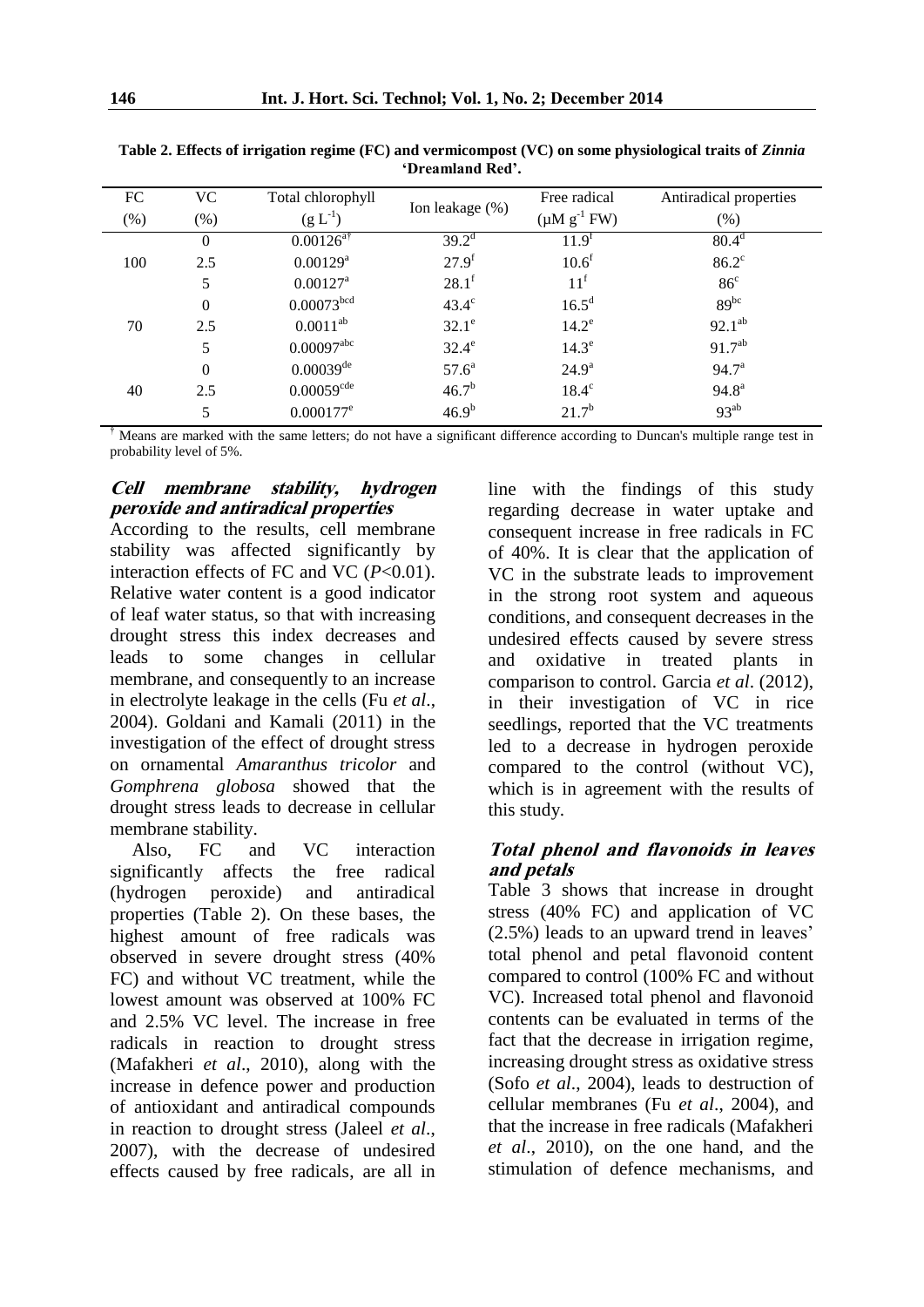enzymatic (catalase and peroxidase;<br>Mittler, 2002) and non-enzymatic 2002) and non-enzymatic (phenolic compounds; Delitala *et al*., 1986; alkaloids; Szabo *et al*., 2003) antioxidant activities, on the other hand, occur to modulate stress and improve the defensive mechanism of the plant. This is in line with the findings of this study regarding the increase in free radicals resulting from drought stress and the increase in phenolic compounds, as an antioxidant system, which occur to mitigate the undesirable effects of drought stress. Saneoka *et al*. (2004), in their investigation of olive plants under drought stress conditions, reported an increase in phenylalanine ammonia lyase (PAL) enzyme activity and total phenol content. Of course, the application of VC in the substrate, depending on concentration, leads to an increase in total phenol and flavonoid content, which is probably due to higher availability of nutrients such as phosphorus and calcium, and the improvement of the conditions for appropriate reactions to drought stress. Cakmak (2000) reported that with micronutrient deficiency, the activity of antioxidant enzymes decreases; therefore, the plant's sensitivity to environmental stress increases.

**Table 3. Effects of irrigation regime (FC) and vermicompost (VC) on phenolic compounds and mineral uptake of** *Zinnia* **'Dreamland Red'.**

| FC  | VC               | Total phenol           | Leaf flavonoid     | Petal flavonoid    | P                  | Ca                 | Mg                 |
|-----|------------------|------------------------|--------------------|--------------------|--------------------|--------------------|--------------------|
| (%) | $(\%)$           | $(mg g^{-1} DW)$       | $(mg g^{-1} DW)$   | $(mg g^{-1} DW)$   | (% )               | (% )               | (% )               |
| 100 | $\mathbf{0}$     | $40.85$ <sup>fg†</sup> | $2.95^{fg}$        | $0.78^e$           | $0.75^{ab}$        | 0.4 <sup>a</sup>   | 1.2 <sup>ab</sup>  |
|     | 2.5              | $44.51$ <sup>f</sup>   | $3.73^{f}$         | 1.05 <sup>e</sup>  | $0.84^{\text{a}}$  | 0.56 <sup>a</sup>  | 1.36 <sup>a</sup>  |
|     | 5                | $38.85^{g}$            | $2.49^{\rm g}$     | $0.92^e$           | 0.8 <sup>ab</sup>  | $0.53^{\rm a}$     | $1.4^{\rm a}$      |
| 70  | $\mathbf{0}$     | $87.85^{\circ}$        | $9.61^e$           | $4.35^{\rm d}$     | $0.44^\circ$       | $0.2^b$            | $0.83^{bc}$        |
|     | 2.5              | $94.85^{\rm d}$        | $13.68^{\circ}$    | 5.14 <sup>c</sup>  | $0.71^{ab}$        | $0.5^{\mathrm{a}}$ | $1.23^{ab}$        |
|     | 5                | $92.01^{\text{de}}$    | 12.09 <sup>d</sup> | 4.72 <sup>cd</sup> | $0.66^{\rm b}$     | $0.43^{\rm a}$     | 1.1 <sup>ab</sup>  |
| 40  | $\boldsymbol{0}$ | $110.01^{\circ}$       | $16.05^{b}$        | $7.82^{b}$         | $0.25^d$           | $0.13^{b}$         | 0.53 <sup>cd</sup> |
|     | 2.5              | $127.35^{\circ}$       | $18.85^{\rm a}$    | $9.39^{a}$         | 0.42 <sup>cd</sup> | $0.16^{\rm b}$     | 0.57 <sup>cd</sup> |
|     | 5                | $122.01^b$             | $18.24^{a}$        | 0 <sup>f</sup>     | 0.4 <sup>cd</sup>  | $0.073^{b}$        | 0.38 <sup>d</sup>  |

 $\dagger$  Means are marked with the same letters; do not have a significant difference according to Duncan's multiple range test in probability level of 5%.

#### **Mineral uptake**

Uptake of minerals was significantly affected by FC, VC and their interaction effects (*P*<0.05). With an increase of drought stress, a downward trend in absorption of the abovementioned elements was observed; however, application of VC especially at the 2.5% level led to a decrease in the downward trend of mineral uptake (Table 3). Absorption of calcium, as an immobile element, occurs through a passive process and is very strongly influenced by the aquatic condition of the substrate. Dryness also has a significant effect on phosphorus uptake (Mahmoudi and Hakimian, 2007).

Considering the greater increase in accessibility of nutrients as a result of VC application treatment (Mamo *et al*., 1998), besides the higher availability of these elements by VC fertilizer, the increase in nutrient uptake under the desirable conditions of FC and VC can also be attributed to the sufficient availability of water, and the appropriate volume and development of the root, and thus the better absorption of the nutrients from the substrate. The results of this study are in line with the results of Khomami (2010), which reported that increase in VC leads to increase in phosphorus, potassium, calcium and magnesium in *Dieffenbachia*.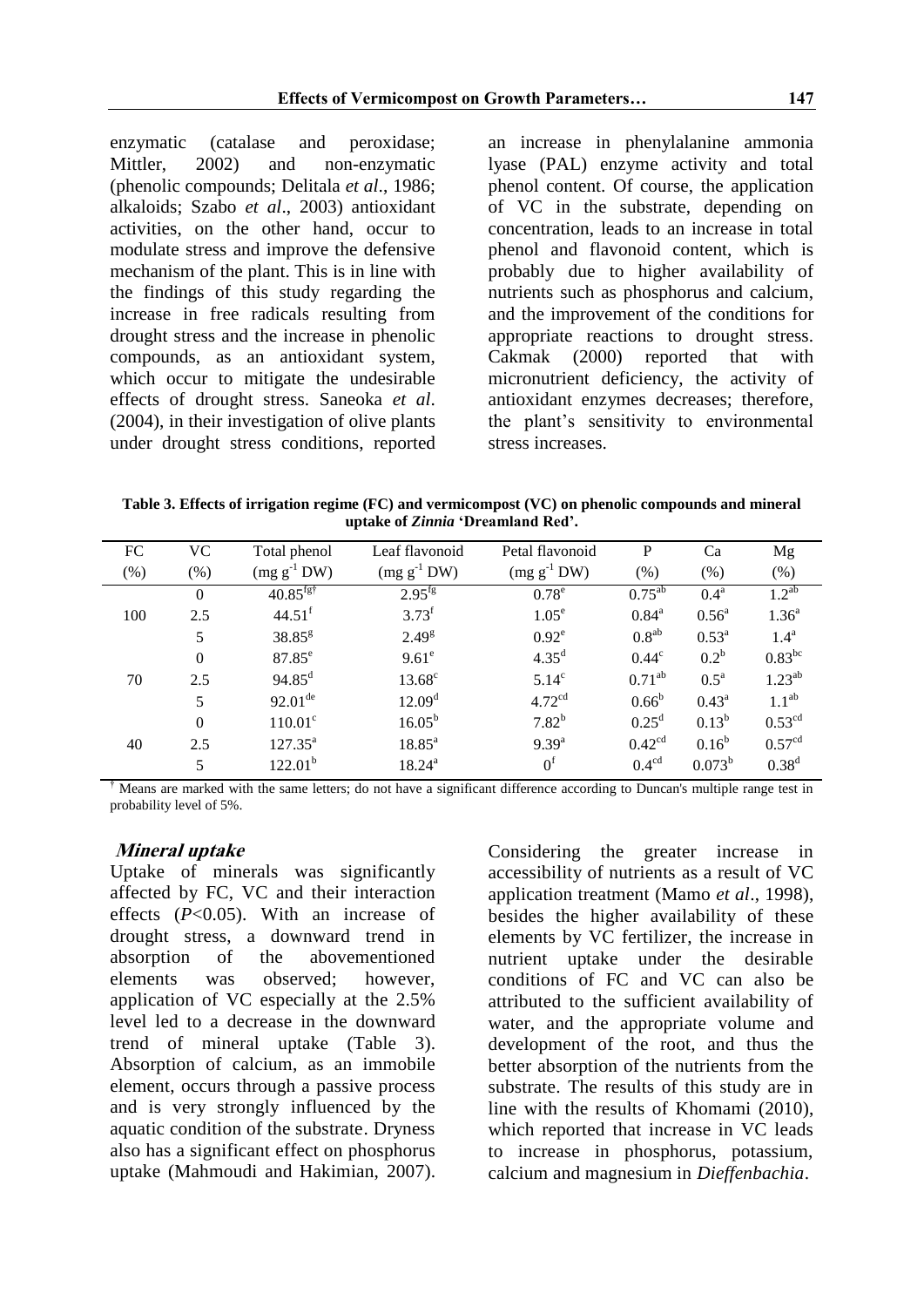#### **Conclusions**

Based on the results of the present study and the decrease in the qualitative characteristics of the *Zinnia elegance* in low irrigation regimes, especially at 40% field capacity, and the improvement of growth conditions and nutrient uptake under VC treatment, the application of vermicompost at 2.5% is recommended to improve the qualitative properties and decrease losses due to deficient irrigation in *Zinnia elegance* 'Dreamland Red'

### **References**

- 1.Abdalla, M.M., and N.H. El-Khoshiban. 2007. The Influence of Water Stress on Growth, Relative Water Content, Photosynthetic Pigments, some Metabolic and Hormonal Contents of Two *Triticium aestivum* Cultivars. J. Appl. Sci. Res. 3:2062-2074.
- 2.Akhkha, A., T. Boutraa, and A. Alhejely. 2011. The Rates of Photosynthesis, Chlorophyll Content, Dark Respiration, Proline and Abscisic Acid (ABA) in Wheat (*Triticum durum*) under Water Deficit Conditions. Int. J. Agr. Biol. 13:215–221.
- 3.Atiyeh, R.M., C.A. Edwards, S. Sulber, and J.D. Metzger. 2001a. Pig Manure Vermicompost as Component of a Horticultural Bedding Plant Medium: Effect on Physiochemical Properties and Plant Growth. Biores. Technol. 78(1):11- 20.
- 4.Atiyeh, R.M., N. Arancon, C.A. Edwards, and J.D. Metzger. 2001b. The Influence of Earthworm Processed Pig Manure on the Growth and Productivity of Marigolds. Biores. Technol. 81(2):103-108.
- 5.Atiyeh, R.M., S. Lee, C.A. Edwards, N.Q. Arancon, and J.D. Metzger. 2002. The Influence of Humic Acids Derived from Earthworm-Processed Organic Wastes on Plant Growth. Biores. Technol. 84:7-14.
- 6.Bachman, G.R., and W.E. Davis. 2000. Growth of *Magnolia virginiana* liners in Interactions of Crop Year, Fertilization and Variety in Winter Wheat Management. Cer. Res. Comm. 34(1):389-392.
- 7.Barker, A.V., and D.J. Pilbeam. 2007. Hand Book of Plant Nutrition. CRC press. Taylor and Francis group.
- 8.Cakmak, I. 2000. Possible Roles of Zinc in Protecting Plant Cells from Damage by Reactive Oxygen Species. New Phytolog. 146(2):85-200.
- 9.Chang, C., M. Yang, H. Wen, and J. Chern. 2002. Estimation of Total Flavonoid Content in Propolis by Two Complementary Colorimetric Methods. J. Food Drug Anal. 10:178-182.
- 10.Chen, Y., M. De-Nobili, and M. Aviad. 2004. Stimulatory Effects of Humic Substances on Plant Growth. Soil Organic Matter in Sustainable Agriculture. CRC Press. Boca Raton. Florida. pp: 103-129.
- 11.Chiatante, D., A. Di-Iorio, S. Sciandra, G. Stefania, and S. Mazzoleni. 2006. Effect of Drought and Fire on Root Development in *Quercus pubescens* Wild and *Fraxinus ornal*  Seedlings. Env. Exp. Bot. 56:190-197.
- 12.Delitala, l.F., C. Gessa, and V. Solinas. 1986. Water Stress and Flexibility of Phenolic Metabolism in *Thymus capitatus*. Fitoterapia 57(6):401-408.
- 13.Ehsanpoure, A.A., and R. Razavizadeh. 2005. Effect of UV-C on Drought Tolerance of Alfalfa (*Medicago sativa*) Callus. Amer. J. Biochem. Biotechnol. 1(2):107-110.
- 14.Emami, A. 1996. Plant Analysis Methods. Iraninan Plant and Water Research Center. No. 928 (in Farsi).
- 15.Ferguson, I.B., and B.K. Drobak. 1988. Calcium and Regulation of Plant Growth and Senescence. Hort. Sci. 23:262-266.
- 16.Fu, J., J. Fry, and B. Huang. 2004. Minimum Water Requirements of Four Turfgrasses in the Transition Zone. Hort. Sci. 39:1740-1744.
- 17.Garcia, A.C., R.L. Louro berbera, L.P. Frasias, F.G. Izquierdo, O.L. Hernandez, R. Hernandez Campos, R. Nora Castro. 2012. Humic Acids of Vermicompost as an Ecological Pathway to Increase Resistance of Rice Seedlings to Water Stress. Afric. J. Biotechnol. 11(13):3125-3134.
- 18.Ghazan-Shahi, J. 1997. Soil and Plant Analysis. Aeizch publication (In Persian).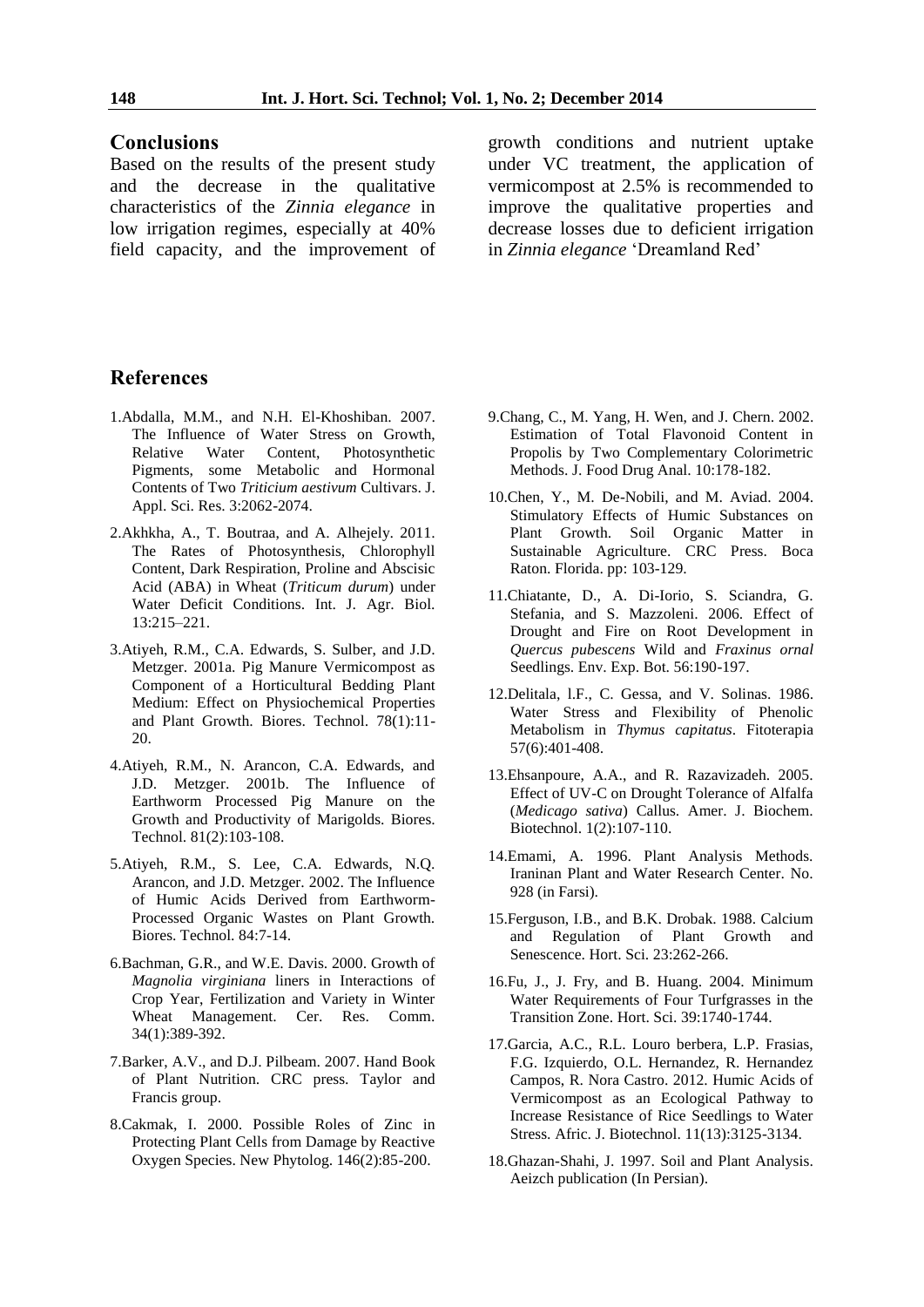- 19.Gindaba, J., A. Rozanov, and L. Negash. 2005. Photosynthetic Gas Exchange, Growth and Biomass Allocation of Two Eucalyptus and Tree Indigenous Tree Species of Ethiopia under Moisture Deficit. For. Ecol. Manag. 205:127- 138.
- 20.Golchin, A., M. Nadi, and V. Mozzafari. 2006. The Effects of Vermicomposts Produced from Various Organic Solid Wastes on Growth of Pistachio Seedlings. Acta Hort. 726:301-306.
- 21.Goldani, M., and M. Kamali. 2011. Effects of Hydrogen Peroxide on Water Stress in Gomphrena (*Gomphrena globosa* L.) and Ornamental Amaranthus (*Amaranthus tricolor* L.). Plant Prod. Technol. 10(2):65-80. (in Farsi).
- 22.Gross, J. 1991. Pigments in Vegetables. Von Nostrand Reinhold. New York. 351p.
- 23.Henry, D. F. 1990. Fundamentals of Soil Science.  $8<sup>th</sup>$  edition, 360 pp., Wiley publication.
- 24.Hung, S.H., C.W. Yu, and C.H. Lin. 2005. Hydrogen Peroxide Functions as a Stress Signal in Plants. Bot. Bull. Acad. Sin. 46:1-10.
- 25.Jaleel, C. A., P. Manivannan, A. Kishorekumar, B. Sankar, R. Gopi, R. Somasundaram, and R. Panneerselvam. 2007. Alterations in Osmoregulation, Antioxidant Enzymes and Indole Alkaloid Levels in *Catharanthus roseus*  Exposed to Water Deficit. Colloids and Surfaces B: Biointerfaces 59:150–157.
- 26.Jashankar, S., and K. Wahab. 2004. Effect of Integrated Nutrient Management on the Growth, Yield Components and Yield of Sesame, Department of Agronomy. Annamalai University. Annamalainagar. 602-608.
- 27.Jat, R.S., and I.P.S. Ahlawat. 2004. Effect of Vermicompost, Biofertilizer and Phosphorus on Growth, (*Zea mays*). Ind. J. Agr. Sci. 74(7):359- 361.
- 28.Jat, R.S., and I.P.S. Ahlawat. 2006. Direct and Residual Effect of Vermicompost, Biofertilizers and Phosphorus on Soil Nutrient Dynamics and Productivity of Chickpea-Fodder Maize Sequence. J. Sus. Agr. 28(1):41-54.
- 29.Karkanis, A., D. Bilalis, and A. Efthimiadou. 2011. Architectural Plasticity, Photosynthesis and Growth Responses of Velvetleaf (*Abutilon theophrasti medicus*) Plants to Water Stress in a Semi-Arid Environment. Aust. J. Crop Sci. 5(4):369-374.
- 30.Khomami, A.M. 2010. Effect of Sawdust Vermicompost in Pot Media on Nutrition and Growth of Dieffenbachia (*Dieffenbachia*

*amonea*) Plant. J. Agr. Plant Seed. 26(4):435- 444 (In Persian).

- 31.Koleva, I.I., T.A. Van Beek, G.A. Linssen, and L.N. Evstatieva. 2002. Screening of Plant Extracts for Antioxidant Activity: a Comparative Study on Three Testing Methods. Phytochem. Anal. 13:8-17.
- 32.Lutts, S., J.M. Kinet, and J. Bouharmont. 1996. NaCl-induced Senescence in Leaves of Rice *(Oryza sativa* L.) Cultivars Differing in Salinity Resistance. Ann. Bot. 8:389-398.
- 33.Mafakheri, A., A. Siosemardeh, B. Bahramnejad, P.C. Struik, and E. Sohrabi. 2010. Effect of Drought Stress on Yield, Proline and Chlorophyll Contents in Three Chickpea Cultivars. Aust. J. of Crop Sci. 4(8):580-585.
- 34.Mahmoudi, S., and M. Hakimian. 2007. Principles of Soil Science*.* Tehran University Press. (in Farsi).
- 35.Mamo, M., C.J. Rosen, T.R. Halbach, and J.F. Moncrief. 1998. Corn Yield and Nitrogen Uptake in Sandy Soil Amended with Municipal Solid Waste Compost. J. Prod. Agr. 11(4):469- 475.
- 36.Melero, M., K. Vanderlinden, J.C. Ruiz, and E. Madejon. 2008. Long-term Effect on Soil Biochemical Status of a Vertisol under Conservation Tillage System in Semi-Arid Mediterranean Conditions. Eur. J. Soil Biol. 44(4):437-442.
- 37.Mirzaei, R., J. Kambozia, H. Sabahi, and A. Mahdavi. 2009. Effect of Different Organic Fertilizers on Soil Properties, Production and Biomass Yield of Tomato (*Lycopersicon esculentum*). Iranian J. Crops Res. 7(1):257-267.
- 38.Mittler, R. 2002. Oxidative Stress, Antioxidants and Stress Tolerance. Tren. Plant Sci. 7(9):405- 10.
- 39.Pourmorad, F., S.J. Hosseinimehr, and N. Shahabimajd. 2006. Antioxidant Activity, Phenol and Flavonoid Contents of some Selected Iranian Medicinal Plants. Afric. J. Biotechnol. 5:1142-1145.
- 40.Prabha, M.L., I.A. Jayraaj, R. Jayraaj, and D.S. Rao. 2007. Effective of Vermicompost on Growth Parameters of Selected Vegetable and Medicinal Plants. Asian J. Microbiol. Biotechnol. Environ. Sci. 9:321-326.
- 41.Saneoka, H., R.E.A. Moghaieb, G.S. Premachandra, and K. Fujita. 2004. Nitrogen Nutrition and Water Stress Effects on Cell Membrane Stability and Leaf Water Relations in